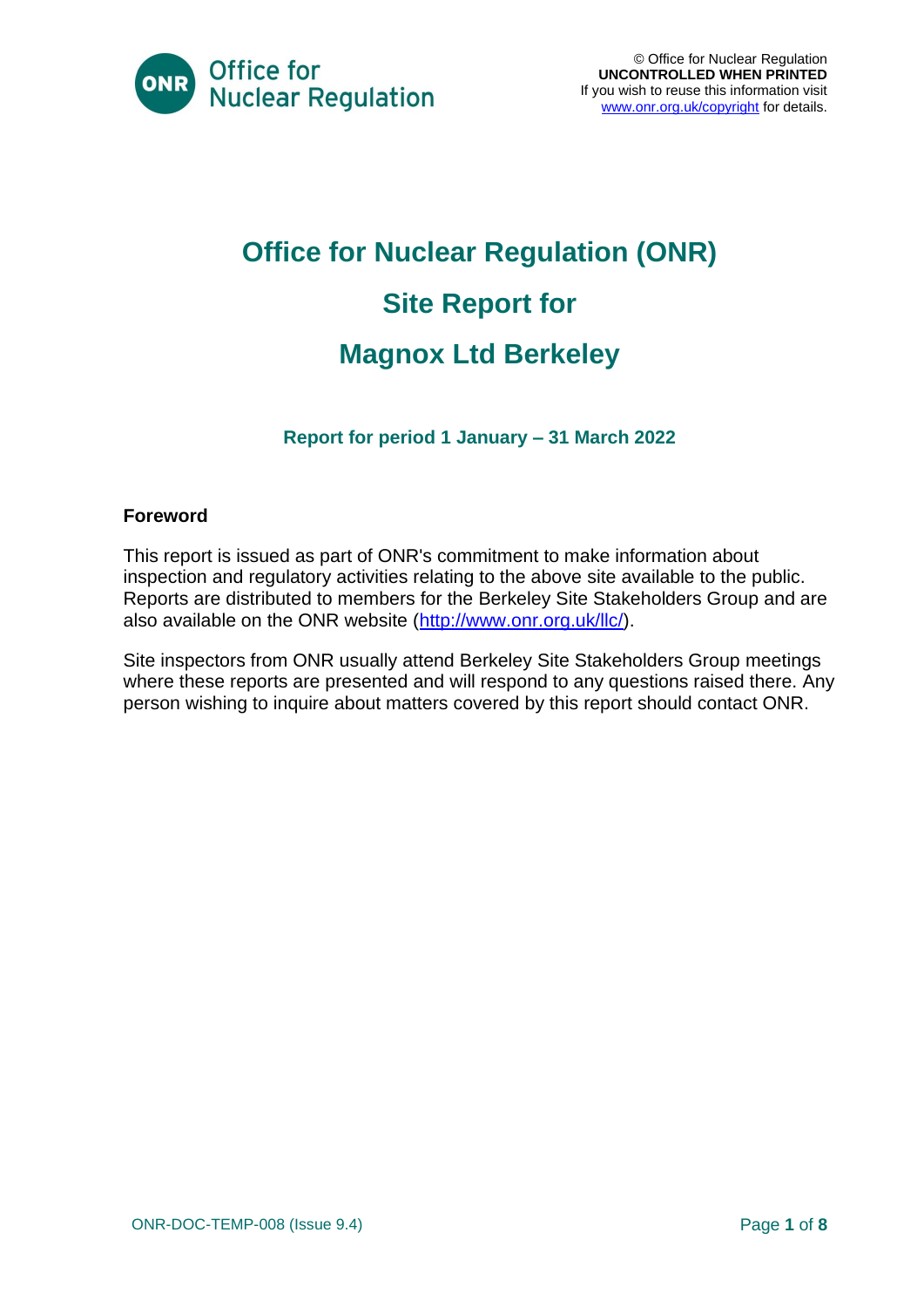

#### **Table of Contents**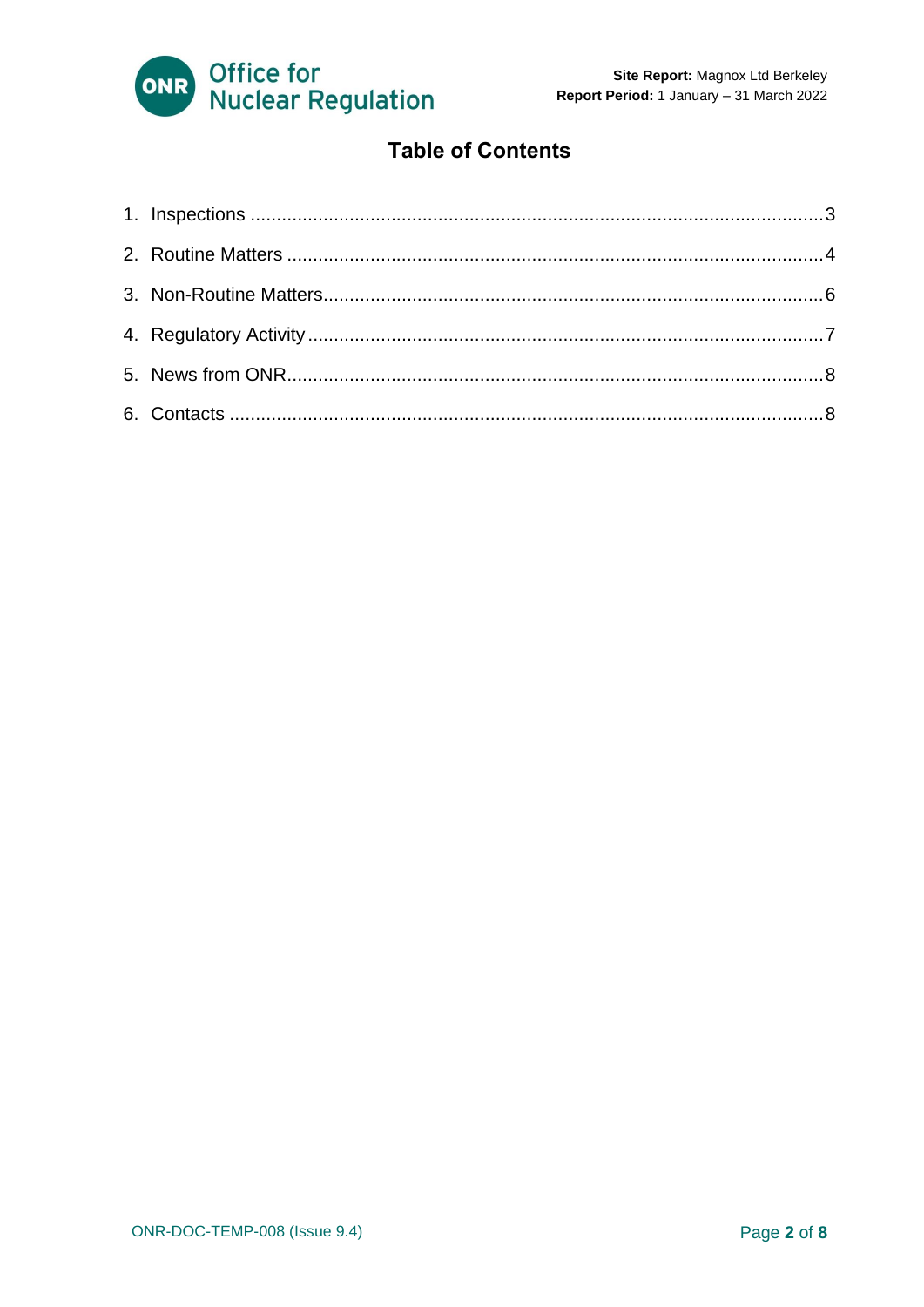

### <span id="page-2-0"></span>1. Inspections

### 1.1. Dates of Inspection

ONR inspectors made inspections on the following dates during the report period 1 January to 31 March 2022:

- 24 & 25 January 2022
- 1 February 2022
- 22, 30 & 31 March 2022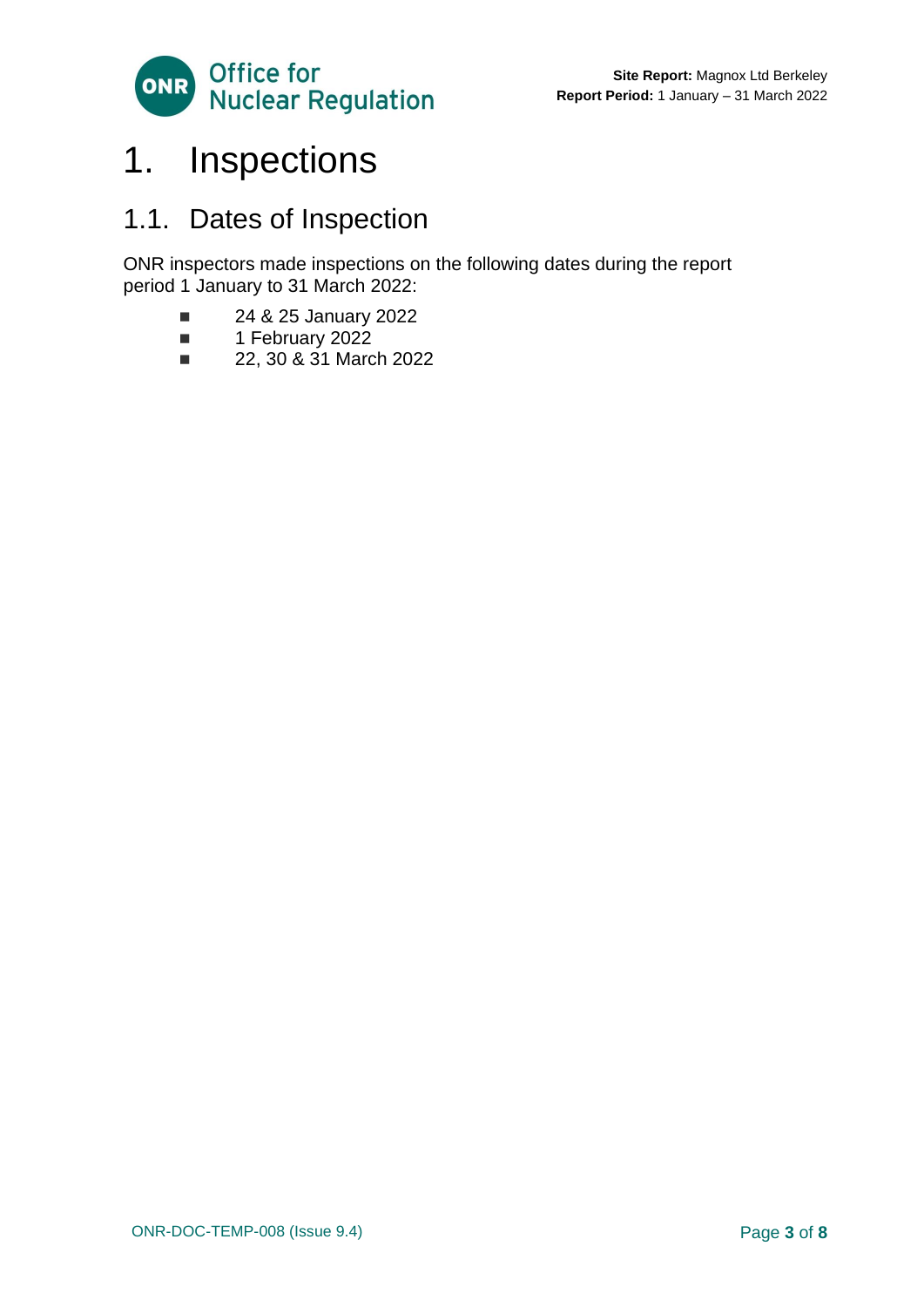

### <span id="page-3-0"></span>2. Routine Matters

#### 2.1. Inspections

Inspections are undertaken as part of the process for monitoring compliance with:

- the conditions attached by ONR to the nuclear site licence granted under the Nuclear Installations Act 1965 (NIA65) (as amended);
- the Energy Act 2013
- the Health and Safety at Work Act 1974 (HSWA74); and
- regulations made under HSWA74, for example the Ionising Radiations Regulations 2017 (IRR17) and the Management of Health and Safety at Work Regulations 1999 (MHSWR99).

The inspections entail monitoring the licensee's actions on the site in relation to incidents, operations, maintenance, projects, modifications, safety case changes and any other matters that may affect safety. The licensee is required to make and implement adequate arrangements under the conditions attached to the licence to ensure legal compliance. Inspections seek to judge both the adequacy of these arrangements and their implementation.

In this period, routine inspections of Magnox Ltd Berkeley covered the following:

- examination, maintenance, inspection and testing;
- management of operations including control and supervision;
- staff training, qualifications and experience;
- modifications to plant, equipment and safety cases;
- plant construction and/or commissioning;
- radioactive waste management;
- decommissioning:
- conventional (non-nuclear) health and safety;
- security.

Members of the public, who would like further information on ONR's inspection activities during the reporting period, can view site Intervention Reports at [www.onr.org.uk/intervention-records](http://www.onr.org.uk./intervention-records) on our website [www.onr.org.uk](http://www.onr.org.uk/) .Should you have any queries regarding our inspection activities, please email [contact@onr.gov.uk.](mailto:contact@onr.gov.uk)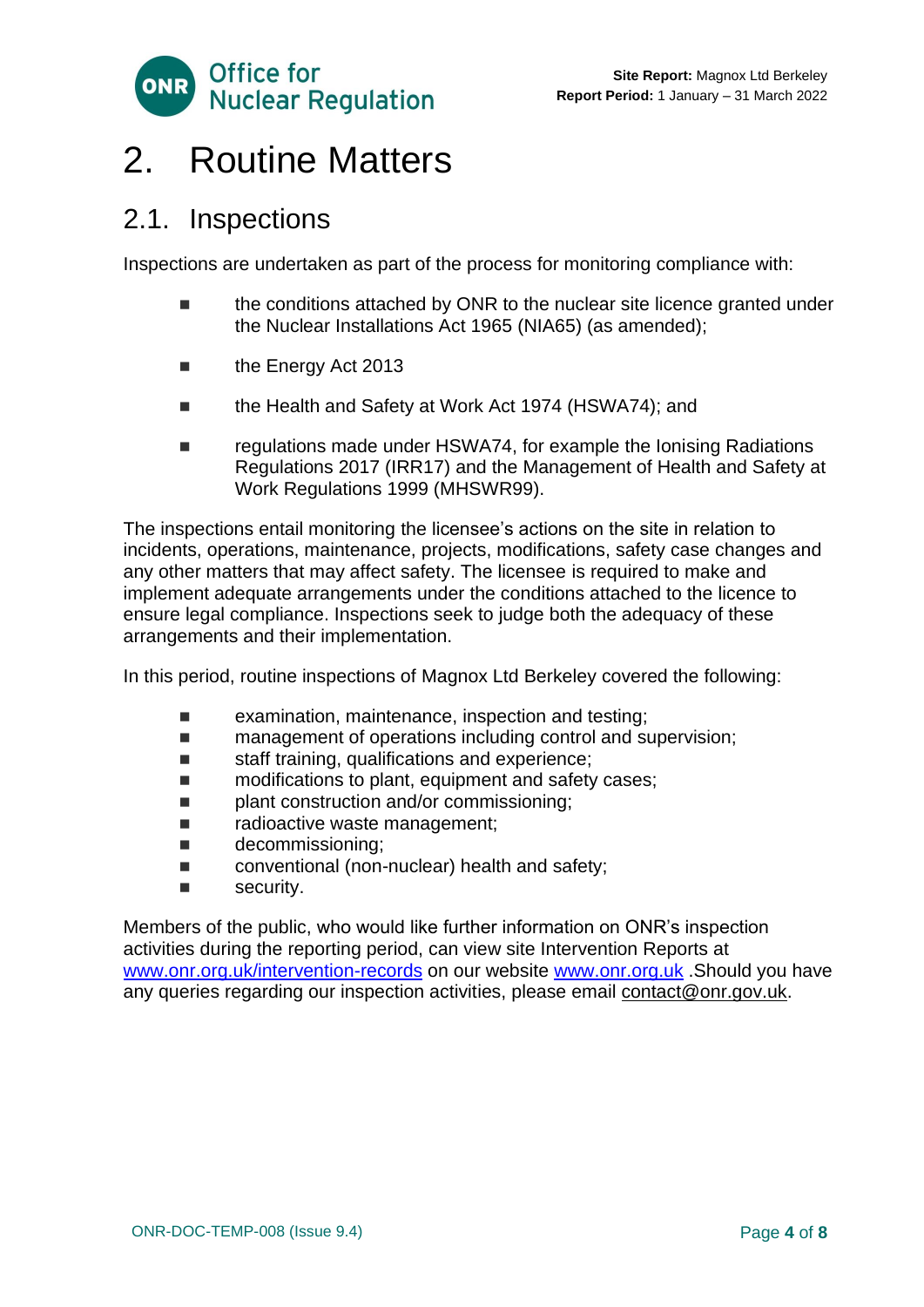

### 2.2. Other Work

The site inspector held a periodic meeting with safety representatives, to support their function of representing employees and receiving information on matters affecting their health, safety and welfare at work.

The incoming site inspector performed a readiness inspection of the Magnox Ltd Berkeley Modular Intermediate Level Waste Encapsulation Plant (MILWEP) and performed a general site walkdown of the vault retrieval operations on site. It was the opinion of the inspector that Magnox Ltd had demonstrated compliance with their own commissioning management arrangements and ONR would not impose a regulatory hold-point to prevent Magnox Ltd commissioning MILWEP operations.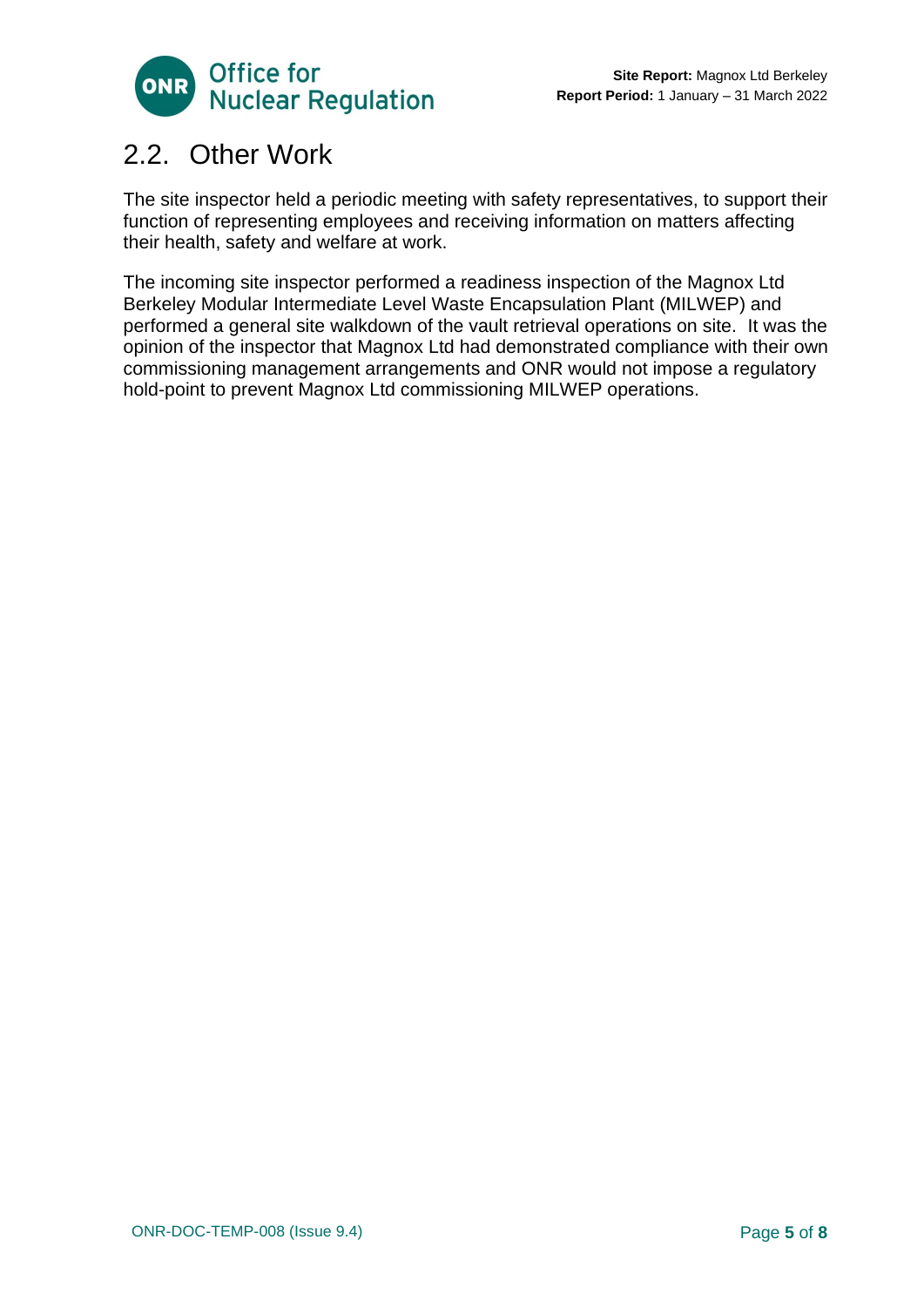

### <span id="page-5-0"></span>3. Non-Routine Matters

Licensees are required to have arrangements to respond to non-routine matters and events. ONR inspectors judge the adequacy of the licensee's response, including actions taken to implement any necessary improvements.

There were no such matters or events of significance during the period.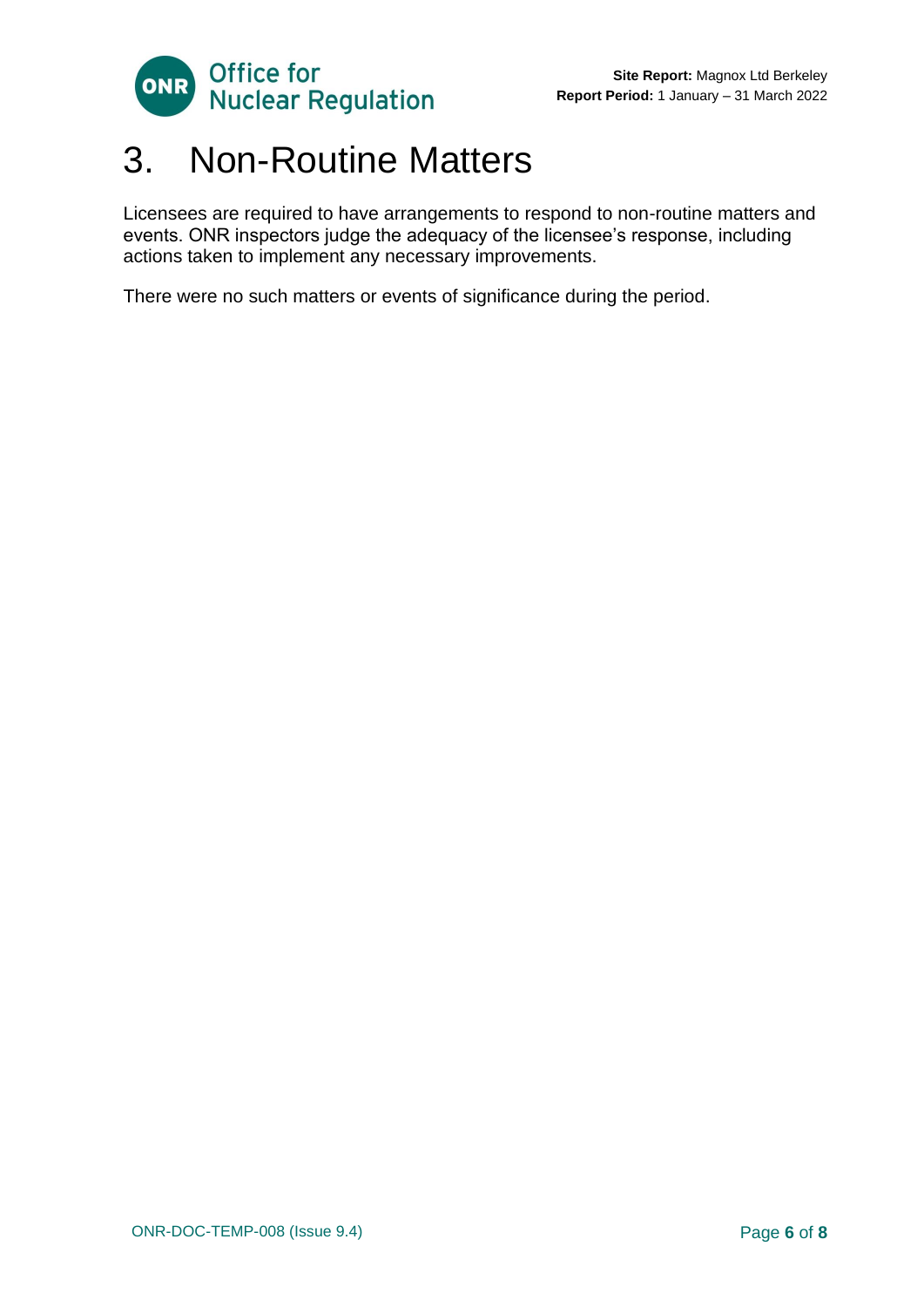

## <span id="page-6-0"></span>4. Regulatory Activity

ONR may issue formal documents to ensure compliance with regulatory requirements. Under nuclear site licence conditions, ONR issues regulatory documents, which either permit an activity or require some form of action to be taken; these are usually collectively termed 'Licence Instruments' (LIs) but can take other forms. In addition, inspectors may take a range of enforcement actions, to include issuing an Enforcement Notice.

■ No LIs, Enforcement Notices or Enforcement letters were issued during this period.